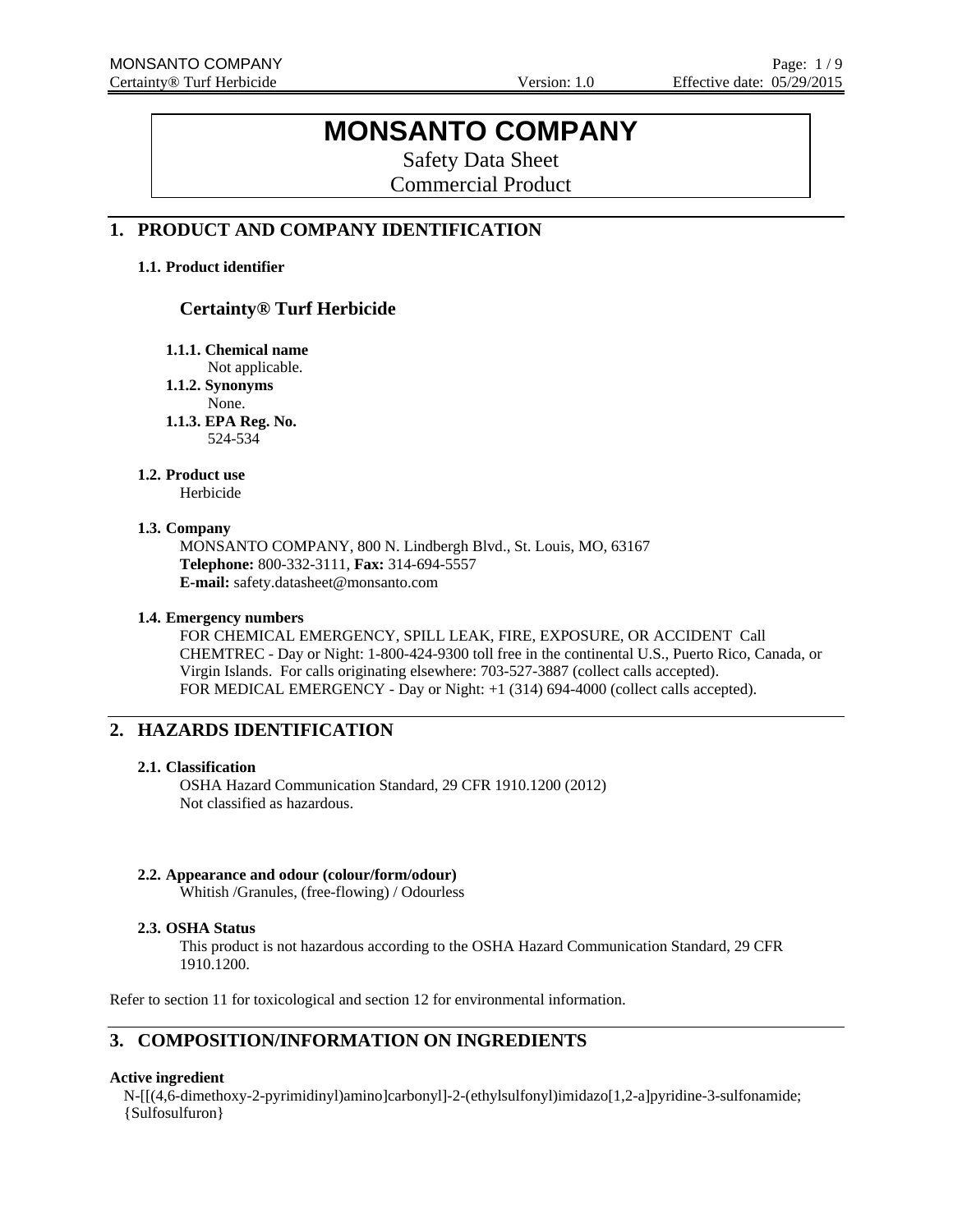# **Composition**

| <b>COMPONENT</b>  | CAS No.     | % by weight (approximate) |
|-------------------|-------------|---------------------------|
| Sulfosulfuron     | 141776-32-1 | $\overline{\phantom{0}}$  |
| Other ingredients |             | ت ک                       |

The specific chemical identity is being withheld because it is trade secret information of Monsanto Company.

# **4. FIRST AID MEASURES**

Use personal protection recommended in section 8.

### **4.1. Description of first aid measures**

- **4.1.1. Eye contact:** If in eyes, hold eye open and rinse slowly and gently for 15-20 minutes. Remove contact lenses, if present, after first 5 minutes, then continue rinsing. Call a poison control center or doctor for treatment advice.
- **4.1.2. Skin contact:** Take off contaminated clothing. Rinse skin immediately with plenty of water for 15- 20 minutes. Call a poison control center or doctor for treatment advice.
- **4.1.3. Inhalation:** If inhaled, move person to fresh air. If person is not breathing, call emergency number or ambulance, then give artificial respiration, preferably mouth-to-mouth, if possible. Call a poison control center or doctor for treatment advice.
- **4.1.4. Ingestion:** Call poison control center or doctor immediately for treatment advice. Have person sip a glass of water if able to swallow. Do not induce vomiting unless told to do so by the poison center or doctor. Do not give anything by mouth to an unconscious person.

### **4.2. Most important symptoms and effects, both acute and delayed**

- **4.2.1. Eye contact, short term:** May cause temporary eye irritation.
- **4.2.2. Skin contact, short term:** Not expected to produce significant adverse effects when recommended use instructions are followed.
- **4.2.3. Inhalation, short term:** Not expected to produce significant adverse effects when recommended use instructions are followed.
- **4.2.4. Single ingestion:** Not expected to produce significant adverse effects when recommended use instructions are followed.
- **4.3. Indication of any immediate medical attention and special treatment needed 4.3.1. Medical conditions aggravated by exposure:** None.

# **5. FIRE-FIGHTING MEASURES**

### **5.1. Extinguishing media**

**5.1.1. Recommended**: Water, foam, dry chemical, carbon dioxide (CO2)

### **5.2. Special hazards**

### **5.2.1. Unusual fire and explosion hazards**

Minimise use of water to prevent environmental contamination. Environmental precautions: see section 6.

# **5.2.2. Hazardous products of combustion**

Carbon monoxide (CO), carbon dioxide (CO2), sulphur oxides (SOx), nitrogen oxides (NOx), ammonia (NH3)

**5.3. Fire fighting equipment:** Self-contained breathing apparatus. Equipment should be thoroughly decontaminated after use.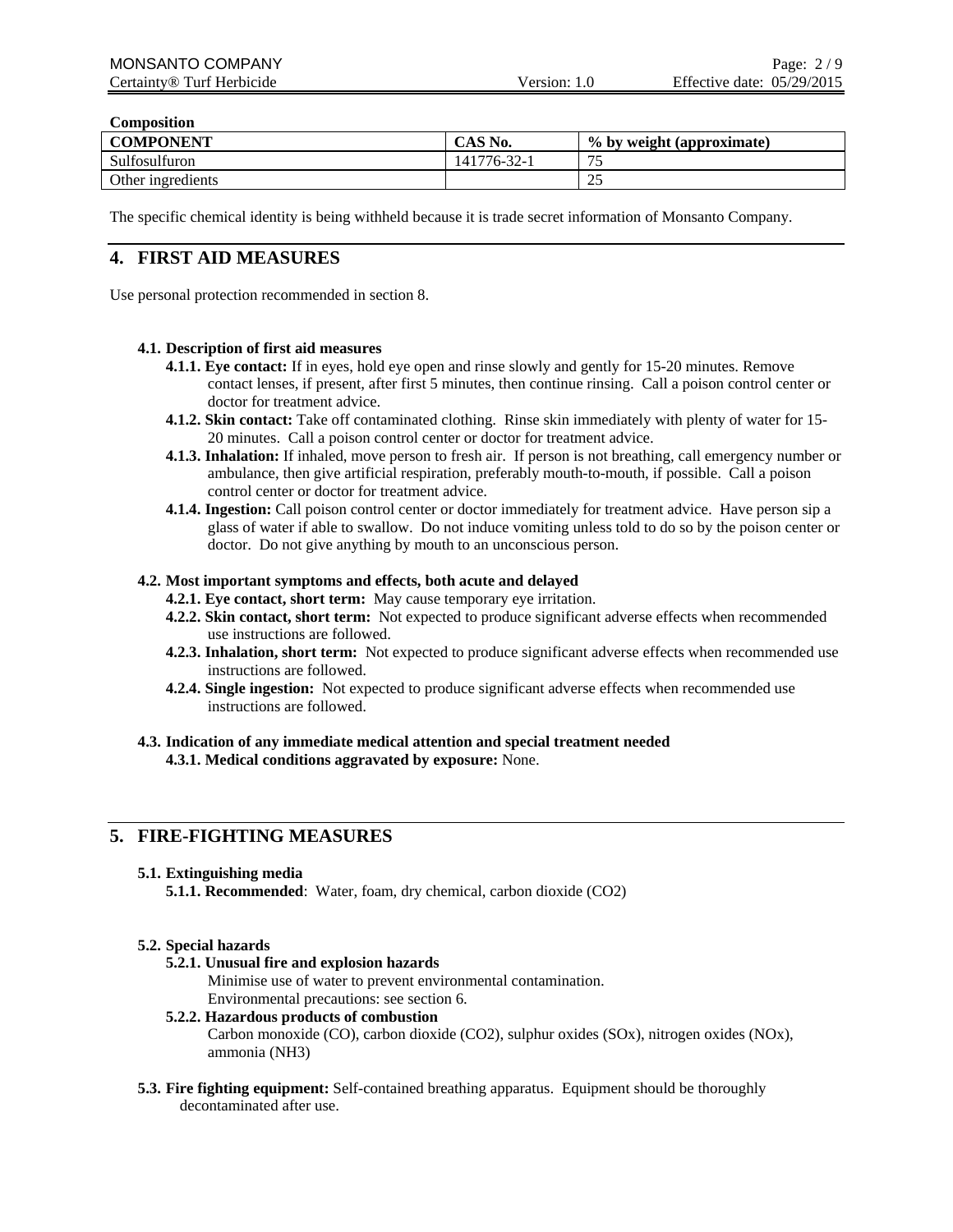### **5.4. Flash point**

Not applicable.

### **6. ACCIDENTAL RELEASE MEASURES**

### **6.1. Environmental precautions**

SMALL QUANTITIES: Low environmental hazard. LARGE QUANTITIES: Minimise spread. Keep out of drains, sewers, ditches and water ways.

### **6.2. Methods for cleaning up**

SMALL QUANTITIES: Sweep, scoop or vacuum to remove. Wash spill area with detergent and water. LARGE QUANTITIES: Dig up heavily contaminated soil. Refer to section 7 for types of containers. Collect in containers for disposal. Flush residues with small quantities of water. Minimise use of water to prevent environmental contamination.

Refer to section 13 for disposal of spilled material. Use handling recommendations in Section 7 and personal protection recommendations in Section 8.

# **7. HANDLING AND STORAGE**

Good industrial practice in housekeeping and personal hygiene should be followed.

### **7.1. Precautions for safe handling**

Avoid contact with eyes, skin and clothing. When using do not eat, drink or smoke. Avoid breathing dust. Wash hands thoroughly after handling or contact. Wash contaminated clothing before re-use. Thoroughly clean equipment after use. Do not contaminate drains, sewers and water ways when disposing of equipment rinse water. Refer to section 13 of the safety data sheet for disposal of rinse water.

### **7.2. Conditions for safe storage**

Maximum storage temperature: < 120 °F

**Compatible materials for storage**: stainless steel, galvanised steel, unlined mild steel, Heresite[TM] lined steel, mild steel, aluminium, fibreglass, plastic, polyvinylidene difluoride (PVDF), polypropylene (PP), high-density polyethylene (HDPE)

**Incompatible materials for storage**: none known. Keep out of reach of children. Keep away from food, drink and animal feed. Keep only in the original container. Keep container tightly closed in a cool, well-ventilated place. Keep container off wet floors.

Minimum shelf life: 2 years.

# **8. EXPOSURE CONTROLS/PERSONAL PROTECTION**

### **8.1. Airborne exposure limits**

| <b>Components</b> | <b>Exposure Guidelines</b>                                    |
|-------------------|---------------------------------------------------------------|
| Sulfosulfuron     | No specific occupational exposure limit has been established. |
| Other ingredients | No specific occupational exposure limit has been established. |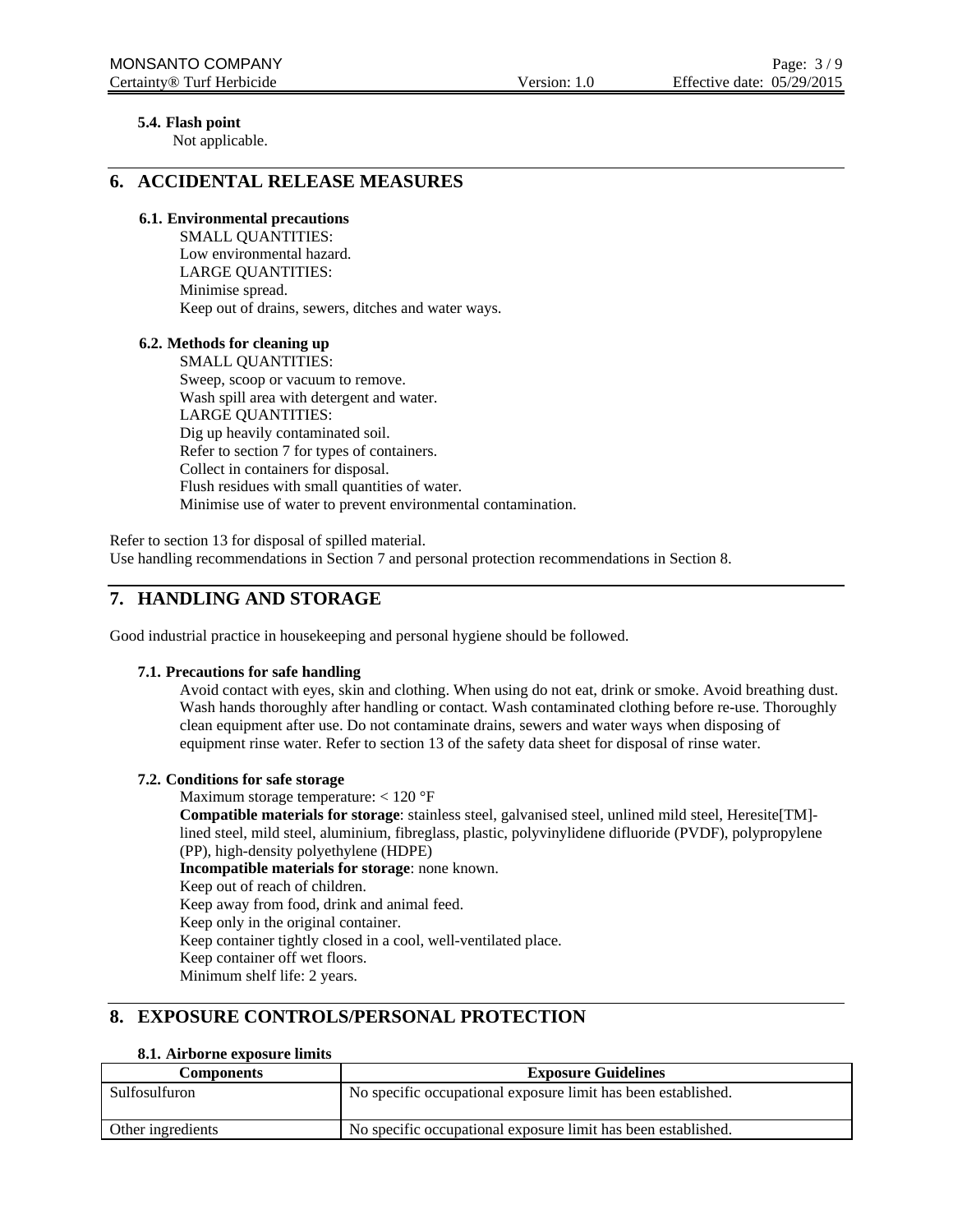**8.2. Engineering controls:** No special requirement when used as recommended.

### **8.3. Recommendations for personal protective equipment**

- **8.3.1. Eye protection:** If there is significant potential for contact: Wear dust goggles.
- **8.3.2. Skin protection:** No special requirement when used as recommended. Applicators and other handlers must wear: Wear long sleeved shirt, long pants and shoes with socks. Keep and wash personal protective equipment separately from other laundry. If no such instructions for washables, use detergent and hot water.

**8.3.3. Respiratory protection:** No special requirement when used as recommended.

When recommended, consult manufacturer of personal protective equipment for the appropriate type of equipment for a given application.

# **9. PHYSICAL AND CHEMICAL PROPERTIES**

These physical data are typical values based on material tested but may vary from sample to sample. Typical values should not be construed as a guaranteed analysis of any specific lot or as specifications for the product.

| Colour/colour range:                            | Whitish                           |
|-------------------------------------------------|-----------------------------------|
| Odour:                                          | Odourless                         |
| Form:                                           | Granules, (free-flowing)          |
| Physical form changes (melting, boiling, etc.): |                                   |
| Melting point:                                  | No data.                          |
| Boiling point:                                  | Not applicable.                   |
| Flash point:                                    | Not applicable.                   |
| <b>Explosive properties:</b>                    | No explosive properties           |
| Auto ignition temperature:                      | Does not self-ignite.             |
| Self-accelerating decomposition                 | No data.                          |
| temperature (SADT):                             |                                   |
| Oxidizing properties:                           | none                              |
| Specific gravity:                               | Not applicable.                   |
| Particle size:                                  | > 99.5 % Mesh size 40             |
| Vapour pressure:                                | No significant volatility.        |
| Vapour density:                                 | Not applicable.                   |
| Evaporation rate:                               | No data.                          |
| Dynamic viscosity:                              | Not applicable.                   |
| Kinematic viscosity:                            | Not applicable.                   |
| Density:                                        | 33.8 lb/ft3; (loose bulk density) |
| Solubility:                                     | Water: Soluble                    |
| pH:                                             | $\overline{5.5}$ @ 10 g/l         |
| Partition coefficient:                          | $log Pow: < 1$ (sulfosulfuron)    |

# **10. STABILITY AND REACTIVITY**

### **10.1. Stability**

Stable under normal conditions of handling and storage.

**Hazardous polymerization:** Does not occur.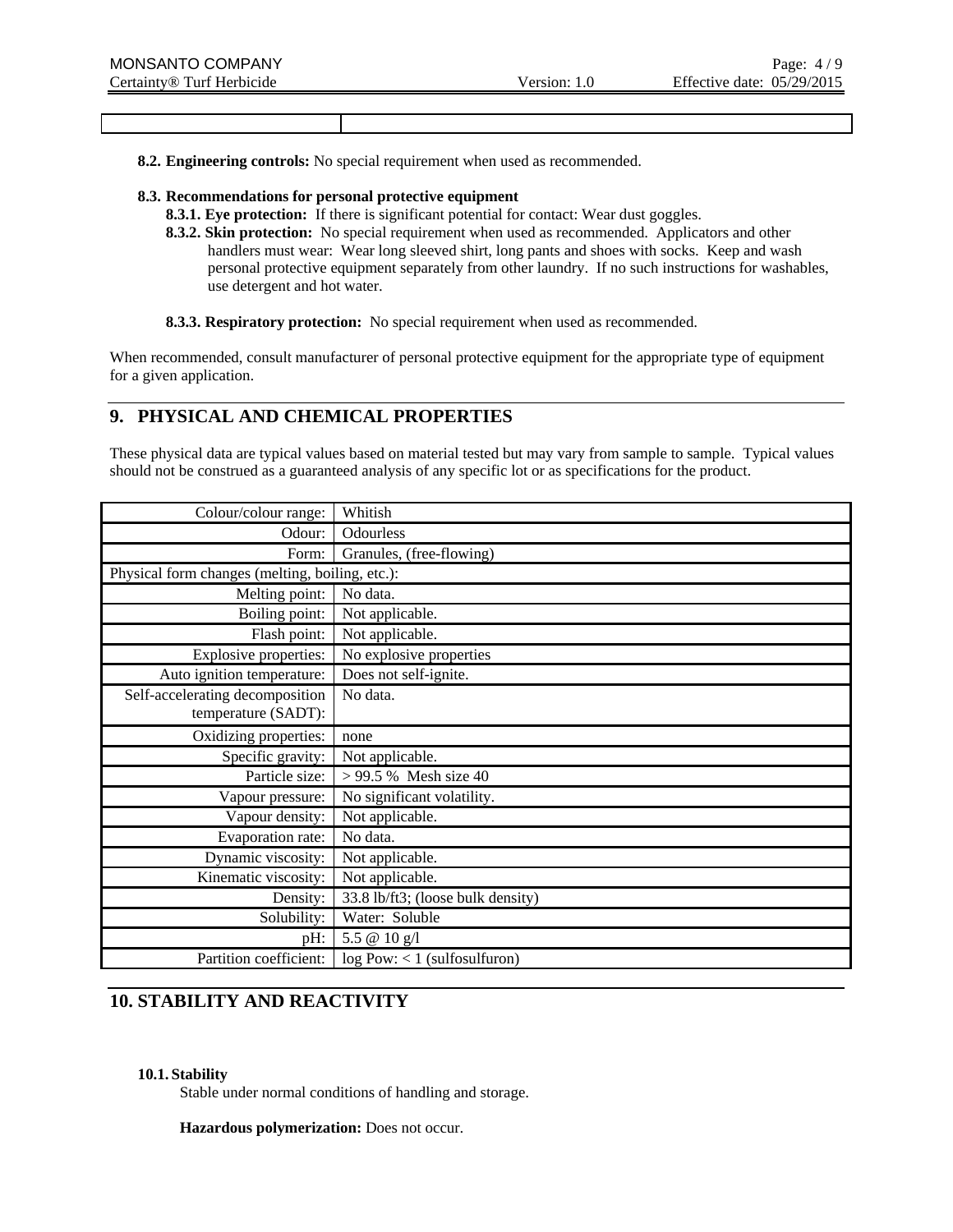#### **10.2.Incompatible materials**

none known.;

Compatible materials for storage: see section 7.2.

#### **10.3. Hazardous decomposition**

Thermal decomposition: Hazardous products of combustion: see section 5.

# **11. TOXICOLOGICAL INFORMATION**

This section is intended for use by toxicologists and other health professionals.

Likely routes of exposure: eye contact, Skin contact, inhalation

#### **Potential health effects**

**Eye contact, short term:** May cause temporary eye irritation.

**Skin contact, short term:** Not expected to produce significant adverse effects when recommended use instructions are followed.

**Inhalation, short term:** Not expected to produce significant adverse effects when recommended use instructions are followed.

**Single ingestion:** Not expected to produce significant adverse effects when recommended use instructions are followed.

Data obtained on product, similar products and on components are summarized below.

#### **Skin irritation**

**Rabbit, 6 animals, Draize test**:

Days to heal: 0 Primary Irritation Index (PII): 0.0/8.0 No skin irritation.

### **Eye irritation**

### **Rabbit, 6 animals, OECD 405 test**:

Days to heal: 3 Slight irritation.

#### **Similar formulation**

**Acute oral toxicity Rat, LD50**:  $> 5,000$  mg/kg body weight Practically non-toxic. No mortality. **Acute dermal toxicity Rat, LD50**:  $> 5,000$  mg/kg body weight Practically non-toxic. No mortality. **Acute inhalation toxicity Rat, LC50, 4 hours, dust**: > 2.6 mg/L Practically non-toxic. **Skin sensitization Guinea pig, maximisation test**: Positive incidence: 0 %

#### **Active ingredient**

**Genotoxicity** Not genotoxic.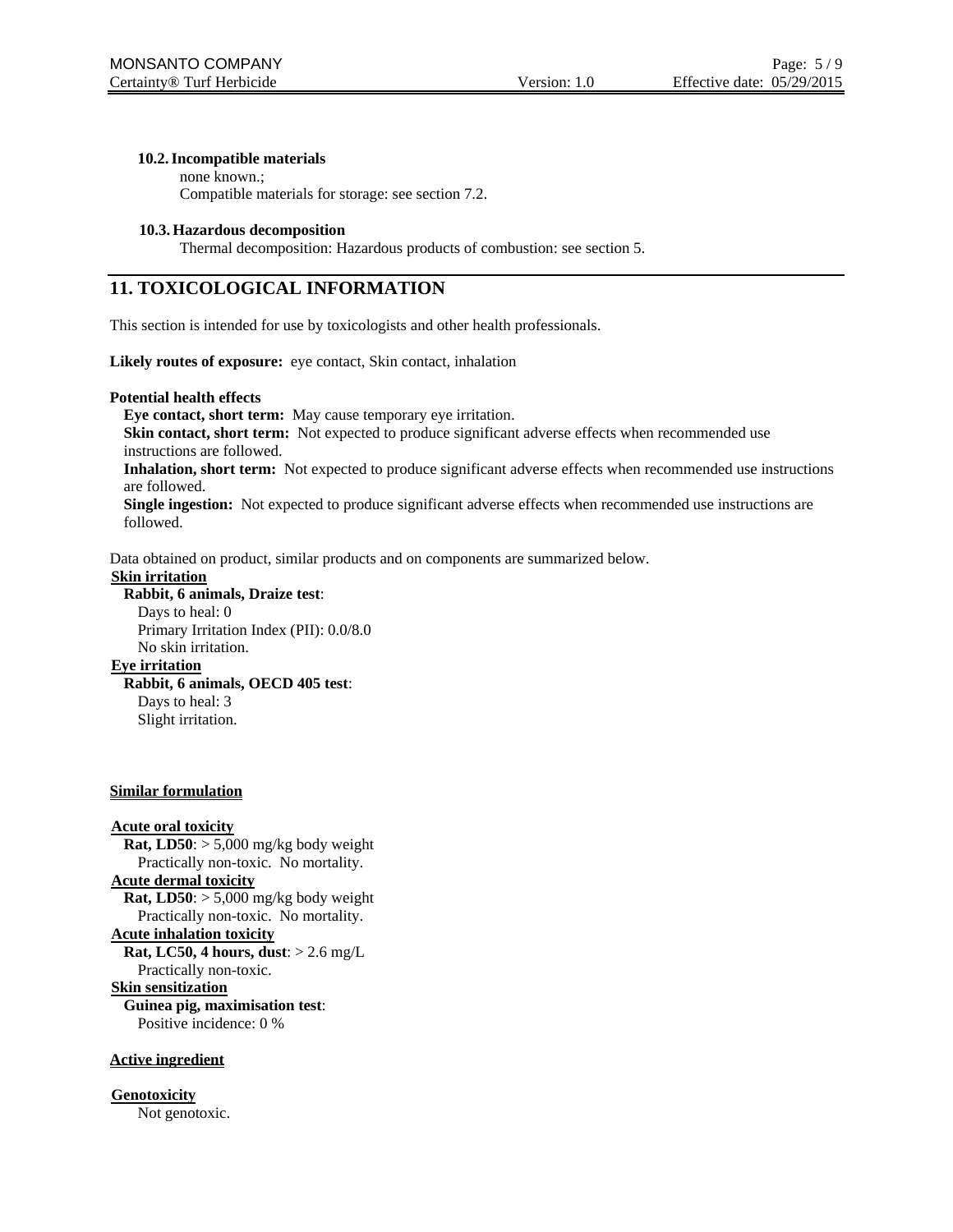### **Carcinogenicity**

Urinary bladder tumours in rats and mice. Mode(s) of action not relevant to humans.

#### **Reproductive/Developmental Toxicity**

No reproductive effects in rats. No developmental effects in rats or rabbits.

# **12. ECOLOGICAL INFORMATION**

This section is intended for use by ecotoxicologists and other environmental specialists.

Data obtained on similar products and on components are summarized below.

#### **Similar formulation**

#### **Aquatic toxicity, fish**

**Rainbow trout (Oncorhynchus mykiss):**

Acute toxicity (limit test), 96 hours, static, LC50: > 97 mg/L No more than slightly toxic.

#### **Similar formulation**

#### **Aquatic toxicity, invertebrates**

**Water flea (Daphnia magna):** Acute toxicity (limit test), 48 hours, static, EC50: > 144 mg/L Practically non-toxic. **Aquatic toxicity, algae/aquatic plants**

### **Green algae (Pseudokirchneriella subcapitata):**

Acute toxicity, 72 hours, static, EC50: 71.4 µg/L Very highly toxic.

### **Duckweed (Lemna gibba):**

Acute toxicity, 7 day, semi-static, ErC50 (frond number): 1.20 µg/L

#### Very highly toxic. **Duckweed (Lemna gibba):**

Acute toxicity, 7 day, semi-static, NOEC: 0.27 µg/L

Very highly toxic.

# **Arthropod toxicity**

**Honey bee (Apis mellifera):** Contact, 48 hours,  $LD50: > 123 \mu g/bee$ Practically non-toxic.

**Honey bee (Apis mellifera):** Oral, 48 hours, LD50: > 128 µg/bee Practically non-toxic.

#### **Active ingredient**

### **Avian toxicity Bobwhite quail (Colinus virginianus):** Dietary toxicity, 5 days,  $LC50$ :  $> 5,620$  mg/kg diet Practically non-toxic. **Mallard duck (Anas platyrhynchos):** Dietary toxicity, 5 days,  $LC50$ :  $> 5,620$  mg/kg diet Practically non-toxic. **Bobwhite quail (Colinus virginianus):** Acute oral toxicity, single dose,  $LD50: > 2,250$  mg/kg body weight Practically non-toxic.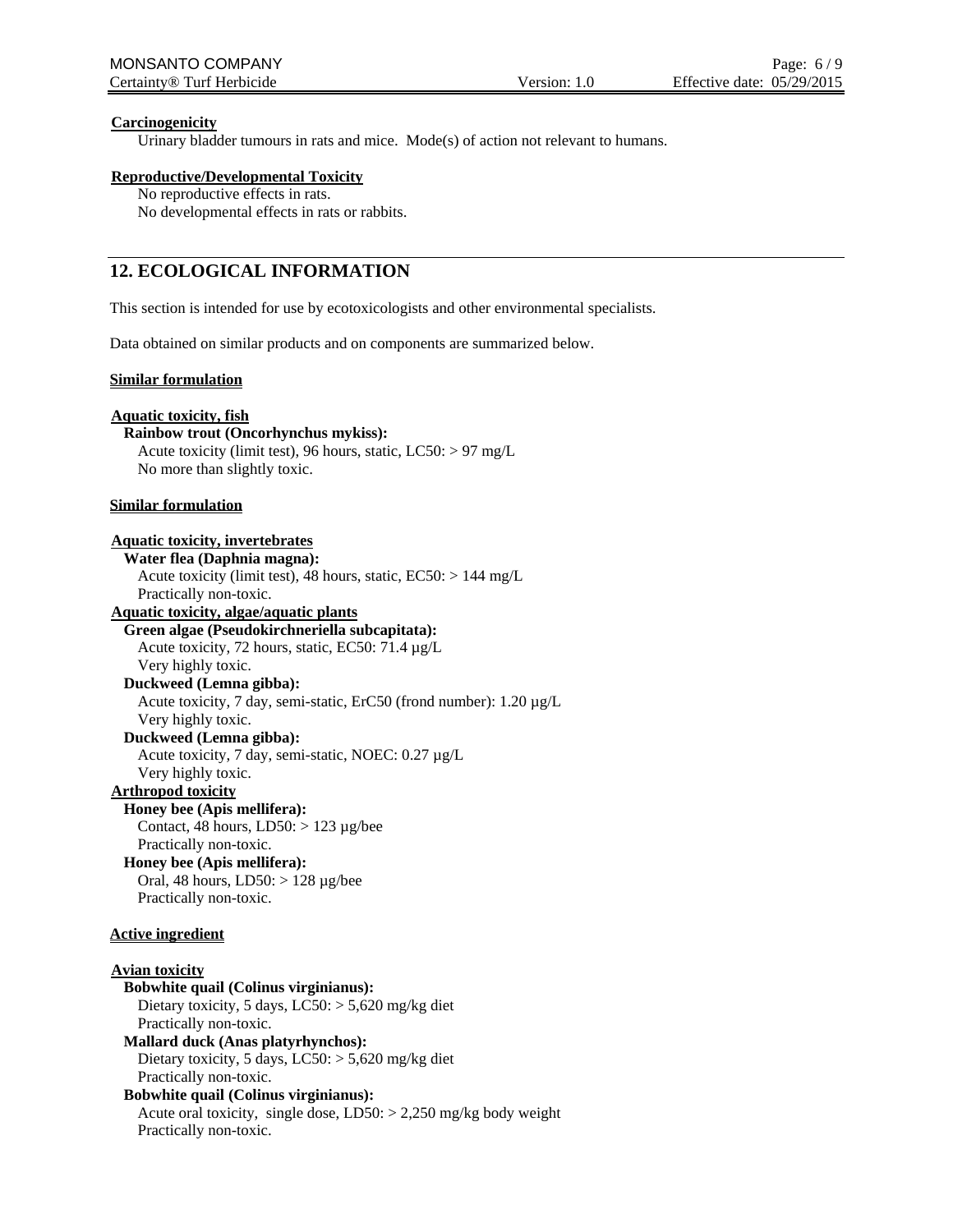**Mallard duck (Anas platyrhynchos):** Acute oral toxicity, single dose, LD50: > 2,250 mg/kg body weight Practically non-toxic. **Soil organism toxicity, invertebrates Earthworm (Eisenia foetida):** Acute toxicity (limit test), 14 days, LC50: > 848 mg/kg dry soil **Bioaccumulation** No significant bioaccumulation is expected. **Dissipation Soil, field:** Half life: 11 - 47 days **Water, aerobic:** Half life: 16 - 20 days

# **13. DISPOSAL CONSIDERATIONS**

### **13.1.Waste treatment methods**

#### **13.1.1. Product**

Keep out of drains, sewers, ditches and water ways. Recycle if appropriate facilities/equipment available. Burn in proper incinerator. Follow all local/regional/national/international regulations.

#### **13.1.2. Container**

See the individual container label for disposal information. Emptied packages retain product residue and dust. Observe all labeled safeguards until container is cleaned, reconditioned or destroyed. Empty packaging completely. Store for collection by approved waste disposal service. Ensure packaging cannot be reused. Do NOT re-use containers. Recycle if appropriate facilities/equipment available. Follow all local/regional/national/international regulations.

Use handling recommendations in Section 7 and personal protection recommendations in Section 8.

# **14. TRANSPORT INFORMATION**

The data provided in this section is for information only. Please apply the appropriate regulations to properly classify your shipment for transportation.

### **14.1. US Dept. of Transportation (DOT) Hazardous Materials Regulations (49 CFR Parts 105-180)**

#### **14.1.1. Special provisions**

This material meets the definition of a marine pollutant.

Non-bulk packagings are NOT hazardous via US domestic land transportation.

#### **14.2.IMDG Code**

#### **14.2.1. Note**

Use description for ENVIRONMENTALLY HAZARDOUS SUBSTANCE, SOLID, N.O.S., LIMITED QUANTITY

#### **14.3.IATA/ICAO**

#### **14.3.1. Note**

Use description for ENVIRONMENTALLY HAZARDOUS SUBSTANCE, SOLID, N.O.S.

### **15. REGULATORY INFORMATION**

**15.1.Environmental Protection Agency 15.1.1. TSCA Inventory**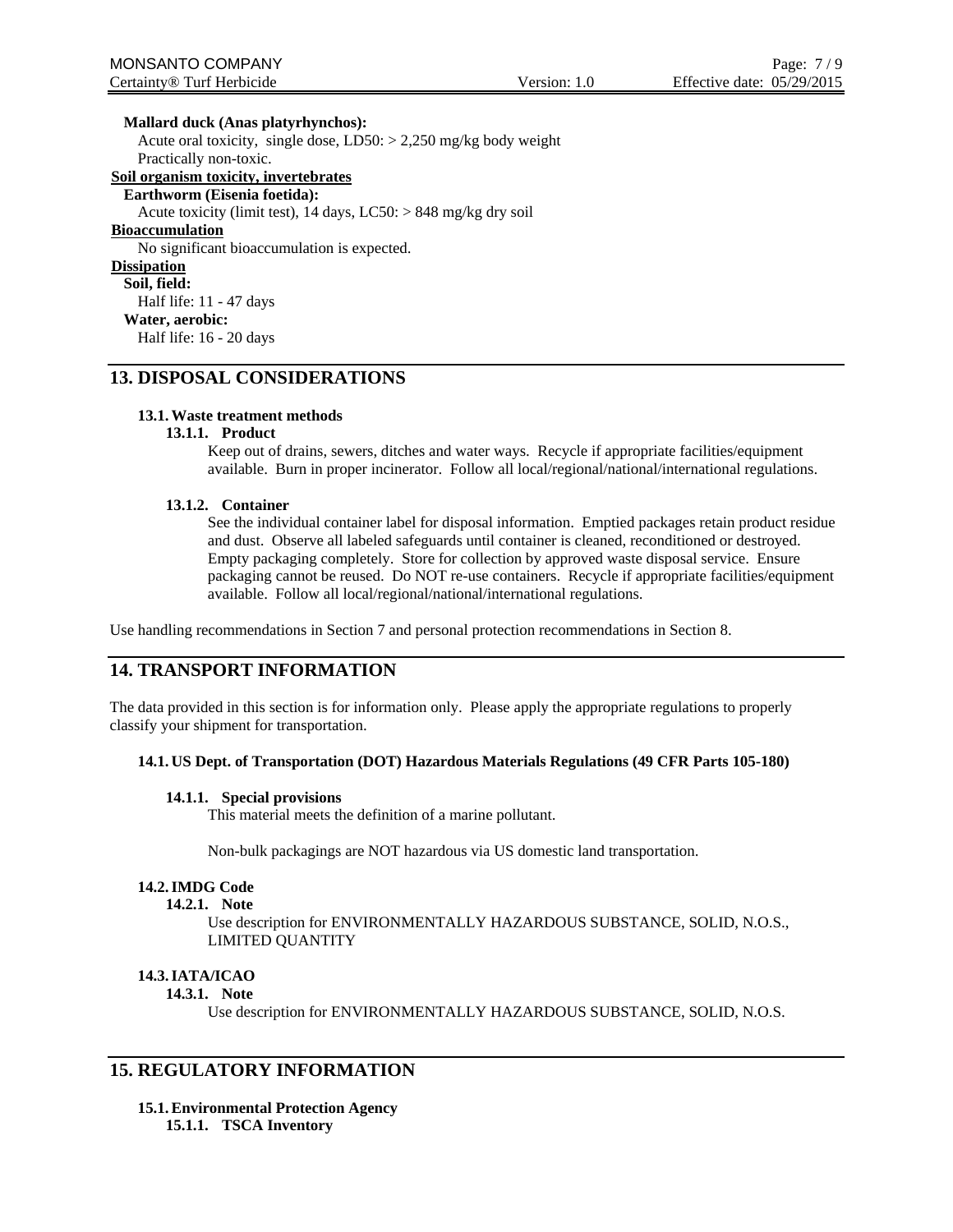Exempt

### **15.1.2. SARA Title III Rules**

Section 311/312 Hazard Categories: Immediate Section 302 Extremely Hazardous Substances: Not applicable. Section 313 Toxic Chemical(s): Not applicable.

### **15.1.3. CERCLA Reportable quantity**

Not applicable.

#### **15.1.4. Federal Insecticide, Fungicide, Rodenticide Act (FIFRA)**

This chemical is a pesticide product registered by the United States Environmental Protection Agency and is subject to certain labeling requirements under federal pesticide law. These requirements differ from the classification criteria and hazard information required for safety data sheets (SDS), and for workplace labels of non-pesticide chemicals. The hazard information required on the pesticide label is reproduced below. The pesticide label also includes other important information, including directions for use.

CAUTION! CAUSES MODERATE EYE IRRITATION

Skin irritation: FIFRA category IV. Eye irritation: FIFRA category III. Acute oral toxicity: FIFRA category IV. Acute dermal toxicity: FIFRA category IV. Acute inhalation toxicity: FIFRA category IV.

### **16. OTHER INFORMATION**

The information given here is not necessarily exhaustive but is representative of relevant, reliable data.

Follow all local/regional/national/international regulations.

Please consult supplier if further information is needed.

In this document the British spelling was applied.

|| Significant changes versus previous edition.

This Safety Data Sheet has been prepared following the Regulation (EC) No. 1907/2006 (Annex II) as last amended by Regulation (EC) No. 453/2010

Data provided in this Safety Data Sheet are for the product as supplied unless otherwise indicated.

|                                                                                                             | Health | Flammability | Instability | <b>Additional Markings</b> |  |  |  |
|-------------------------------------------------------------------------------------------------------------|--------|--------------|-------------|----------------------------|--|--|--|
| NFPA                                                                                                        |        |              |             |                            |  |  |  |
| $0 =$ Minimal hazard, $1 =$ Slight hazard, $2 =$ Moderate hazard, $3 =$ Severe hazard, $4 =$ Extreme hazard |        |              |             |                            |  |  |  |

Full denomination of most frequently used acronyms. BCF (Bioconcentration Factor), BOD (Biochemical Oxygen Demand), COD (Chemical Oxygen Demand), EC50 (50% effect concentration), ED50 (50% effect dose), I.M. (intramuscular), I.P. (intraperitoneal), I.V. (intravenous), Koc (Soil adsorption coefficient), LC50 (50% lethality concentration), LD50 (50% lethality dose), LDLo (Lower limit of lethal dosage), LEL (Lower Explosion Limit), LOAEC (Lowest Observed Adverse Effect Concentration), LOAEL (Lowest Observed Adverse Effect Level), LOEC (Lowest Observed Effect Concentration), LOEL (Lowest Observed Effect Level), MEL (Maximum Exposure limit), MTD (Maximum Tolerated Dose), NOAEC (No Observed Adverse Effect Concentration), NOAEL (No Observed Adverse Effect Level), NOEC (No Observed Effect Concentration), NOEL (No Observed Effect Level), OEL (Occupational Exposure Limit), PEL (Permissible Exposure Limit), PII (Primary Irritation Index), Pow (Partition coefficient n-octanol/water), S.C. (subcutaneous), STEL (Short-Term Exposure Limit), TLV-C (Threshold Limit Value-Ceiling), TLV-TWA (Threshold Limit Value - Time Weighted Average), UEL (Upper Explosion Limit)

This Material Safety Data Sheet (MSDS) serves different purposes than and DOES NOT REPLACE OR MODIFY THE EPA-APPROVED PRODUCT LABELING (attached to and accompanying the product container). This MSDS provides important health, safety, and environmental information for